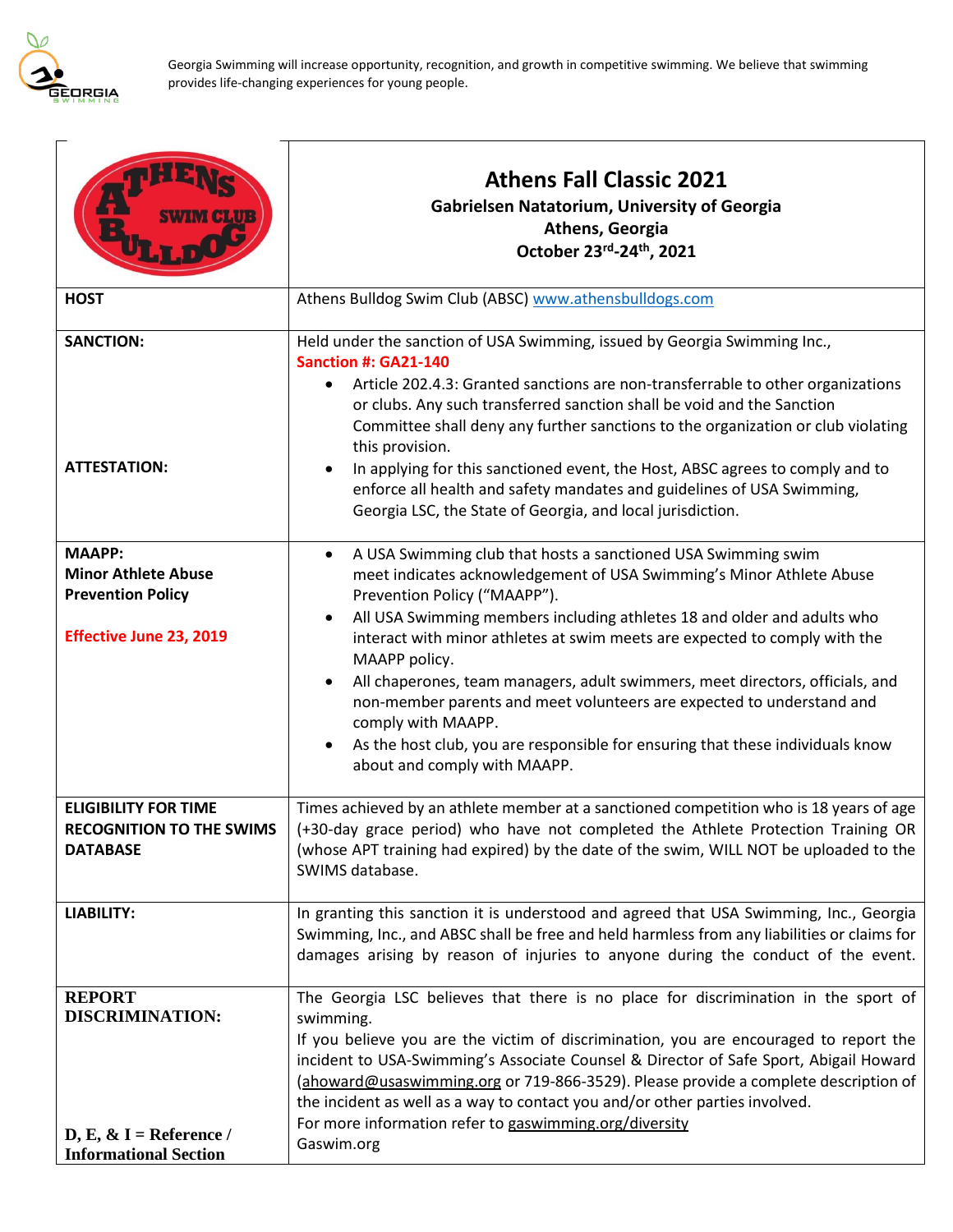| <b>MEET DIRECTOR:</b>                     | Jonathan Foggin: jonathan@athensbulldogs.com                                                                                                                                                                                                                                                                                                                                                                                                                                                                                             |  |  |
|-------------------------------------------|------------------------------------------------------------------------------------------------------------------------------------------------------------------------------------------------------------------------------------------------------------------------------------------------------------------------------------------------------------------------------------------------------------------------------------------------------------------------------------------------------------------------------------------|--|--|
| <b>MEET REFEREE:</b>                      | Sharon Logan: snefflogan@gmail.com                                                                                                                                                                                                                                                                                                                                                                                                                                                                                                       |  |  |
| <b>STARTER:</b>                           | Melissa Halbach                                                                                                                                                                                                                                                                                                                                                                                                                                                                                                                          |  |  |
| <b>STROKE AND TURN:</b>                   | Lannae Johnson                                                                                                                                                                                                                                                                                                                                                                                                                                                                                                                           |  |  |
| <b>ADMIN OFFICIAL:</b>                    | Rhonda Ackerman                                                                                                                                                                                                                                                                                                                                                                                                                                                                                                                          |  |  |
| <b>SAFETY COORDINATOR:</b>                | Mike Radford                                                                                                                                                                                                                                                                                                                                                                                                                                                                                                                             |  |  |
| <b>FACILITY:</b>                          | <b>UGA Gabrielsen Natatorium</b><br>330 River Road,<br>Athens, GA 30602<br>This facility's competition pool is an 8 lane, 25-yard pool with Colorado timing and<br>scoreboard. The competition course has been certified in accordance with 104.2.2C(4).<br>The certification is on file with USA Swimming, Inc., and Georgia Swimming, Inc. The pool<br>depth at the start end equals (8 feet) and turn end depth equals (8 feet). 10 warm-up lanes<br>will be available.                                                               |  |  |
| <b>SCHEDULE:</b>                          | Saturday: All Age Groups Warm up: 2:30 pm<br>Start: 3:45 pm<br>All Age Groups Warm up: 8:00 am<br>Sunday:<br>Start: 9:15 am                                                                                                                                                                                                                                                                                                                                                                                                              |  |  |
| <b>MEET FORMAT:</b>                       | This will be a timed final SCY meet.<br>$\bullet$<br>8 lanes will be used for competition.<br>All events will be Pre-Seeded except for the 500 Free, which, like all other<br>$\bullet$<br>events, will be swum slowest to fastest.                                                                                                                                                                                                                                                                                                      |  |  |
| <b>ENTRY FEES:</b>                        | Individual Events:<br>\$5.50<br>Individual Late Fee: \$11.00 - (For athletes pre-seeded in the meet)<br>Swimmer Surcharge: \$15.00<br>A \$2.00 Ga travel surcharge applies to all non-Georgia LSC registered swimmers.                                                                                                                                                                                                                                                                                                                   |  |  |
| <b>ELIGIBILITY:</b>                       | MEET TYPE: CLOSED: ABSC Athletes and Invited Clubs - ABSC will not allow unregistered<br>swimmers, coaches, officials, or teams to participate in this meet. No swimmer will be<br>permitted to compete unless the swimmer is a member in as provided in Article 302.                                                                                                                                                                                                                                                                    |  |  |
| <b>ENTRIES:</b>                           | Swimmers may swim a maximum of 4 individual events per day                                                                                                                                                                                                                                                                                                                                                                                                                                                                               |  |  |
| <b>CHECK IN</b><br><b>CLERK of COURSE</b> | Deck entries can be made with the clerk of course up to 30 minutes before the start of the<br>session. In order to be seeded into the 500 Free, swimmers must check in with the Clerk<br>of Course by the end of Saturday's session. Swimmers who do not make the top four<br>heats will have the option of being seeded in an alternate event for the Sunday session.                                                                                                                                                                   |  |  |
| <b>ENTRY SUBMISSION:</b>                  | October 15 <sup>th</sup> , 2021 by 6:00 pm<br>Submit entries in a format suitable for import into Hy-Tek Meet Manager. Entries must<br>include the USA Swimming Club Code and each swimmer's USA Swimming number, first<br>and last name, age, and seeding time for each event entered.                                                                                                                                                                                                                                                  |  |  |
| <b>RULES:</b>                             | <b>Tech Suit Restriction for 12-and-Under Swimmers:</b><br>https://www.usaswimming.org/news/2020/08/24/tech-suit-restriction-for-12-and-<br>under-swimmers<br>102.8.1.F. No Technical Suit may be worn by any 12 & Under USA Swimming athlete<br>member in competition at any Sanctioned, Approved or Observed meet.<br>1) A Technical Suit is one that has the following components:<br>a. Any suit with any bonded or taped seams regardless of its fabric or silhouette; or<br>b. Any suit with woven fabric extending past the hips. |  |  |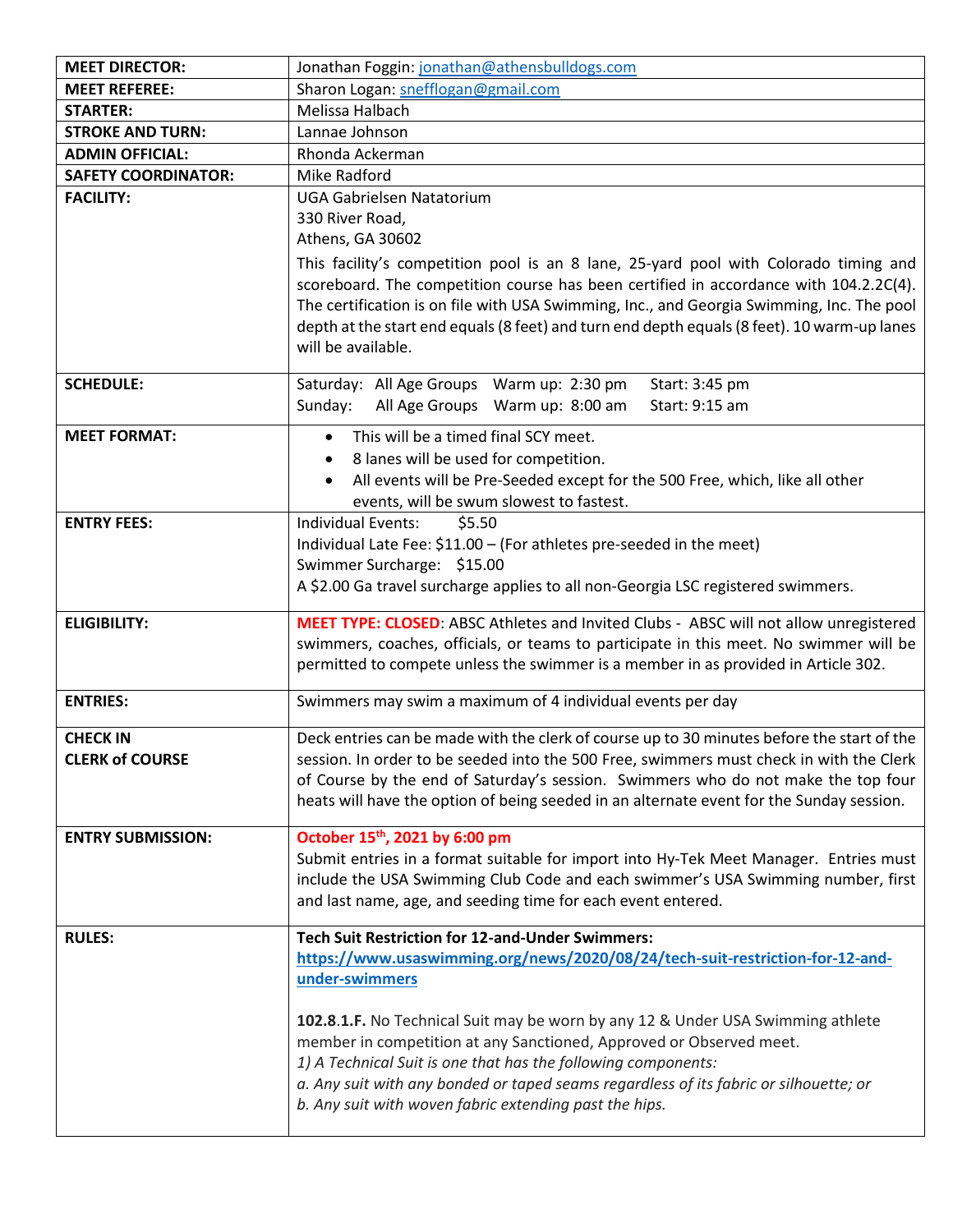| (Note: WOVEN FABRIC-A suit with woven fabric and sewn seams that does not extend<br>below the hips is permitted.)<br>(Note: KNIT FABRIC-A suit with knit fabric and sewn seams not extending below the knees<br>is permitted.)                                                                                                                                                                                                                                                                                                                                                                                                                                                     |
|------------------------------------------------------------------------------------------------------------------------------------------------------------------------------------------------------------------------------------------------------------------------------------------------------------------------------------------------------------------------------------------------------------------------------------------------------------------------------------------------------------------------------------------------------------------------------------------------------------------------------------------------------------------------------------|
| This rule is in effect for all USA Swimming competitions in the United States, so<br>any manufacturer or vendor selling a suit in the United States is subject to the above<br>rule. No Technical Suits may be worn by any 12-Under USA Swimming athlete member in<br>competition at any Sanctioned, Approved or Observed meet.                                                                                                                                                                                                                                                                                                                                                    |
| Current USA Swimming Rules, including the Minor Athlete Abuse Prevention Policy<br>("MAAPP"), will govern this meet.                                                                                                                                                                                                                                                                                                                                                                                                                                                                                                                                                               |
| Use of audio or visual recording devices, including a cell phone, is not permitted in<br>changing areas, behind the blocks (Including warm-up, warm-down, and Competition),<br>rest rooms or locker rooms.                                                                                                                                                                                                                                                                                                                                                                                                                                                                         |
| Any swimmer entered in the meet, must be certified by a USA Swimming member-coach<br>as being proficient in performing a racing start or must start each race from within the<br>water. When unaccompanied by a member coach, it is the responsibility of the swimmer<br>or the swimmer's legal guardian to ensure compliance with this requirement.                                                                                                                                                                                                                                                                                                                               |
| Deck changes are prohibited. (Defined as changing, in whole or in part, into or out of a<br>swimsuit when wearing just one suit in an area other than a permanent or temporary<br>locker room, bathroom, changing room or other space designated for changing purposes).<br>Swimmers participating in deck changing could be subject to removal from further<br>competition in the meet.                                                                                                                                                                                                                                                                                           |
| On deck registrations will not be permitted during this event.                                                                                                                                                                                                                                                                                                                                                                                                                                                                                                                                                                                                                     |
| Operation of a drone, or any other flying apparatus, is prohibited over the venue (pools,<br>athlete/coaches' areas, spectator areas and open ceiling locker rooms) any time athletes,<br>coaches, officials and /or spectators are present. Exceptions may be granted with prior<br>written approval by the Program Operations Vice Chair, Program & Events Committee<br>Chair, or designee.                                                                                                                                                                                                                                                                                      |
| All referees, starters, administrative officials, chief judges, and stroke and turn judges,<br>serving in an official capacity in a sanctioned event, must be non-athlete members of USA<br>Swimming or members of other FINA-member organizations. All meet directors for meets<br>sanctioned by USA Swimming must be members of USA Swimming. Except for coaches<br>accompanying athletes participating under the provisions of 202.9 or USA Swimming's<br>"open border" policy, all persons acting in any coaching capacity in a sanctioned event<br>must be coach members of USA Swimming.                                                                                     |
| Photos and videos may be taken of swimmers during the meet by parents or a professional<br>photographer retained by the host club. All participants agree to be filmed or<br>photographed by photographers designated by the meet host and to allow the meet host<br>the right to use names, pictures, likenesses, and biographical information before, during,<br>or after the period of participation in Georgia Swimming competitions to promote<br>swimming and meets hosted by the meet organizer. If you do not wish to have your<br>child(ren) photographed, you may withdraw your consent by informing the Meet Director<br>before the start of the first day of the meet. |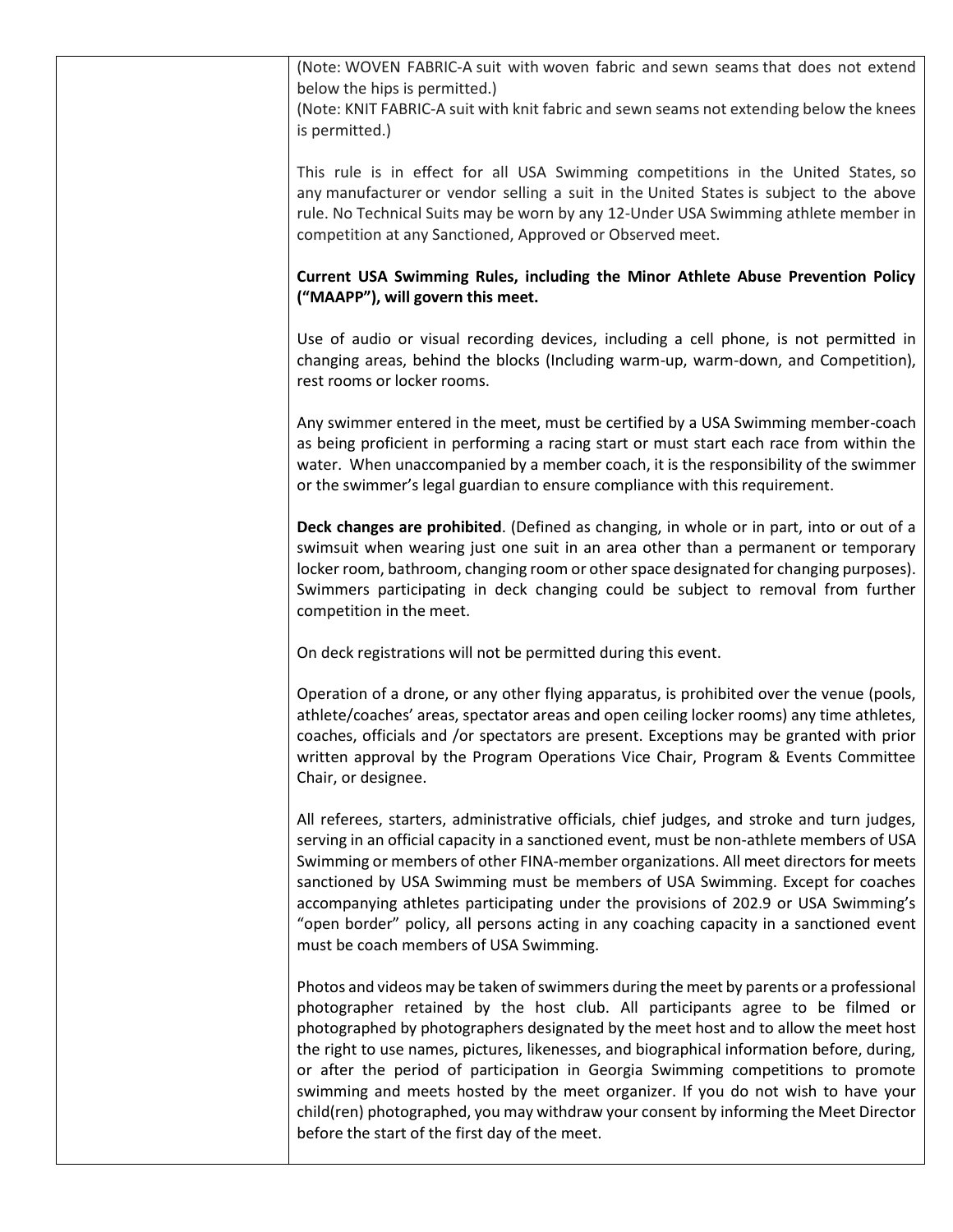|                                              | A swimmer must start and finish the race in the same lane.                                                                                                                                                                                                                                                                                                                                                                                                                                                                                                                                                 |  |
|----------------------------------------------|------------------------------------------------------------------------------------------------------------------------------------------------------------------------------------------------------------------------------------------------------------------------------------------------------------------------------------------------------------------------------------------------------------------------------------------------------------------------------------------------------------------------------------------------------------------------------------------------------------|--|
|                                              | Deck Pass is acceptable proof of USA Swimming membership.                                                                                                                                                                                                                                                                                                                                                                                                                                                                                                                                                  |  |
|                                              | Swimmers participating under the provisions of 202.9 or USA Swimming's "open border"<br>policy must be under the supervision of their own coach or a USA Swimming member<br>coach. The Meet Director or Meet Referee may assist the swimmer in deciding for such<br>supervision, but it is the swimmer's responsibility to make such arrangements prior to the<br>start of the meet.                                                                                                                                                                                                                       |  |
| <b>COACHES:</b>                              | Coaches will be required to sign in and show their USA Swimming coaches registration<br>card or DECK PASS for verification that all certifications are current.                                                                                                                                                                                                                                                                                                                                                                                                                                            |  |
| <b>OFFICIALS:</b>                            | ABSC welcomes visiting officials and apprentices and will appreciate help in officiating this<br>competition. There will be an official's meeting 30 minutes prior to the start of each<br>session. The official's uniform will consist of a white polo collared shirt, navy blue shorts,<br>skirts or slacks with white socks and shoes. All officials must present at check in, their<br>current LSC Officials Certification Card; OR a recently completed Apprentice Form; AND<br>proof of current USA Swimming Non-Athlete membership. Credentials may be required<br>for deck access and hospitality. |  |
| <b>MEET COMMITTEE / MEET</b><br><b>JURY:</b> | The Meet Committee / Meet Jury shall be established during the coaching meeting or<br>prior to the competition and shall consist of the Meet Director, Meet Referee, Coaches,<br>and athlete members, as appropriate. As defined in the Official Glossary (2021 USA<br>Swimming Rulebook).                                                                                                                                                                                                                                                                                                                 |  |
| <b>AWARDS:</b>                               | None                                                                                                                                                                                                                                                                                                                                                                                                                                                                                                                                                                                                       |  |
| <b>SCORING:</b>                              | The meet will not be scored.                                                                                                                                                                                                                                                                                                                                                                                                                                                                                                                                                                               |  |
| <b>CONCESSIONS:</b>                          | To be determined.                                                                                                                                                                                                                                                                                                                                                                                                                                                                                                                                                                                          |  |
| <b>GEORGIA WARM-UP POLICY:</b>               | The Georgia Swimming approved warm-up guidelines will be followed for this meet.<br>Warm-up lane assignments will be posted at the pool. USA Swimming Certified Coaches<br>must supervise in the vicinity of all warm-up activities.<br><b>Refer www.gaofficials.org/documents &gt; Sanctions</b>                                                                                                                                                                                                                                                                                                          |  |
| <b>GEORGIA SCRATCH RULE:</b>                 | <b>Refer www.gaofficials.org/documents &gt; Sanctions</b>                                                                                                                                                                                                                                                                                                                                                                                                                                                                                                                                                  |  |
| <b>MISC. INFORMATION:</b>                    | At the time of sanctioning, spectators are allowed at UGA events and will be allowed at<br>this meet. However, this has the potential to change depending on the COVID situation in<br>Athens. ABSC will rely on guidance from the UGA and the CDC on this matter and<br>announce any changes prior to the meet.<br>The University of Georgia Men's and Women's Varsity teams will be swimming a dual                                                                                                                                                                                                      |  |
|                                              | meet against the University of South Carolina on October 23rd at 11:00 am. All participants<br>in the meet are invited to attend. Please note, no spectators will be allowed on the pool<br>deck before or during the meet. After the meet, swimmers and coaches must wait until<br>the deck has cleared before coming down for warm-up.                                                                                                                                                                                                                                                                   |  |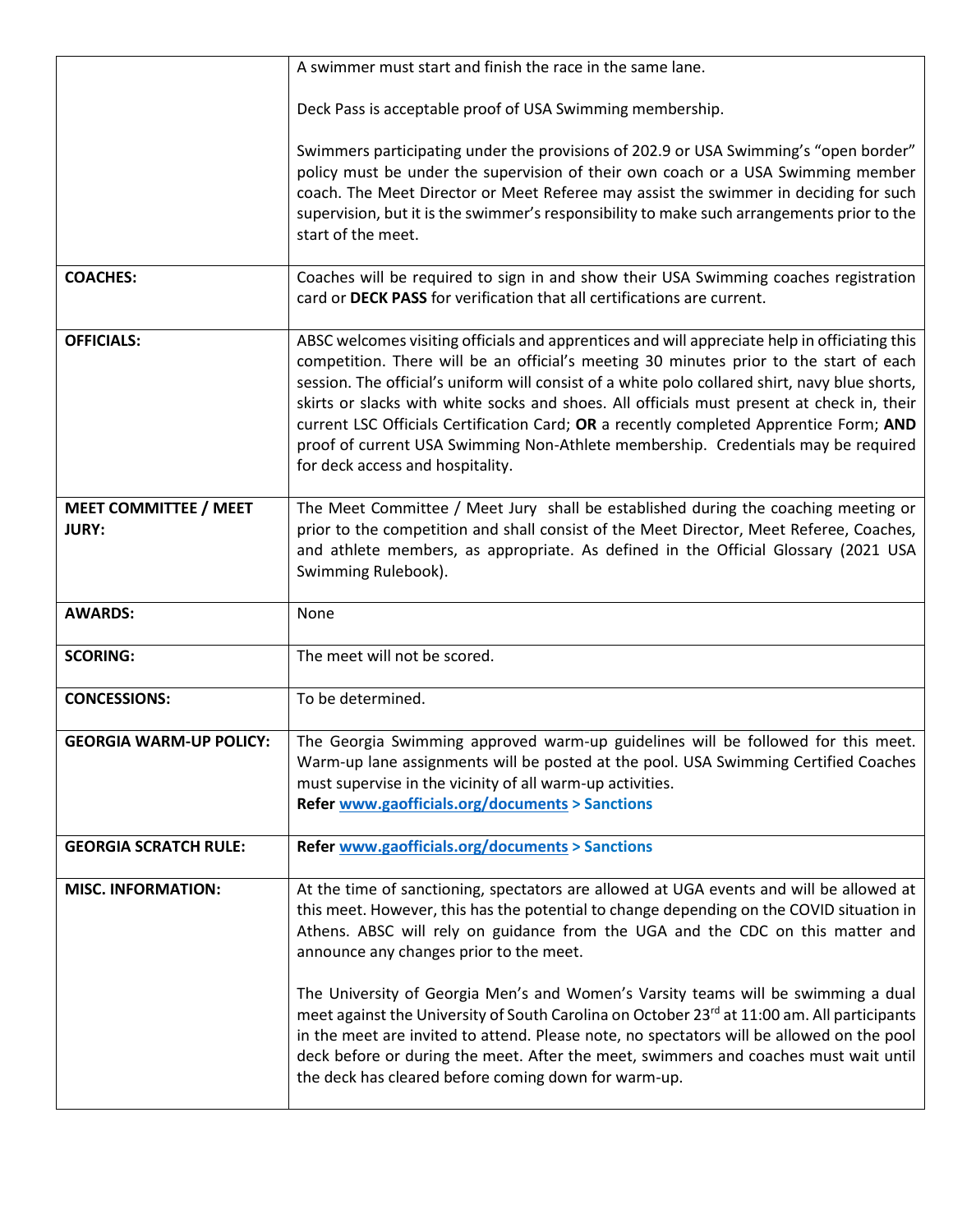## **ORDER OF EVENTS**

 **Warm-up: 2:30 pm Saturday Afternoon, October 23rd**

 **Meet Starts: 3:45 pm**

| <b>Girls' Event Number</b> | Event                         | <b>Boys' Event Number</b> |
|----------------------------|-------------------------------|---------------------------|
|                            | 12 and Under 100 Free         |                           |
| 3                          | Open 200 Free                 |                           |
| 5                          | 12 and Under 100 Breaststroke | 6                         |
| $\overline{7}$             | Open 200 Breaststroke         |                           |
| q                          | 12 & Under 50 Backstroke      | 10                        |
| 11                         | Open 100 Backstroke           | 12                        |
| 13                         | 12 & Under 100 Butterfly      | 14                        |
| 15                         | <b>Open 200 Butterfly</b>     | 16                        |
| 17                         | 12 & Under 50 Freestyle       | 18                        |
| 19                         | Open 50 Freestyle             | 20                        |

 **Warm-up: 8:00 am Sunday Morning, October 24th**

 **Meet Starts: 9:15 am**

| <b>Girls' Event Number</b> | Event                       | <b>Boys' Event Number</b> |
|----------------------------|-----------------------------|---------------------------|
| 21                         | Open 100 Free               | 22                        |
| 23                         | 12 & Under 200 Free         | 24                        |
| 25                         | Open 100 Breaststroke       | 26                        |
| 27                         | 12 & Under 50 Breaststroke  | 28                        |
| 29                         | Open 200 Backstroke         | 30                        |
| 31                         | 12 & Under 100 Breaststroke | 32                        |
| 33                         | Open 200 IM                 | 34                        |
| 35                         | 12 & Under 100 IM           | 36                        |
| 37                         | <b>Open 100 Butterfly</b>   | 38                        |
| 39                         | 12 & Under 50 Butterfly     | 40                        |
| 41                         | *Open 500 Freestyle         | 42                        |

\*Depending on timelines, Meet Management reserves the right to limit the 500 Free to 4 heats each. Swimmers who are seeded 33rd or higher will be given the opportunity to select another Sunday event.

> Results will be posted both on Meet Mobile and at [www.athensbulldogs.com](about:blank)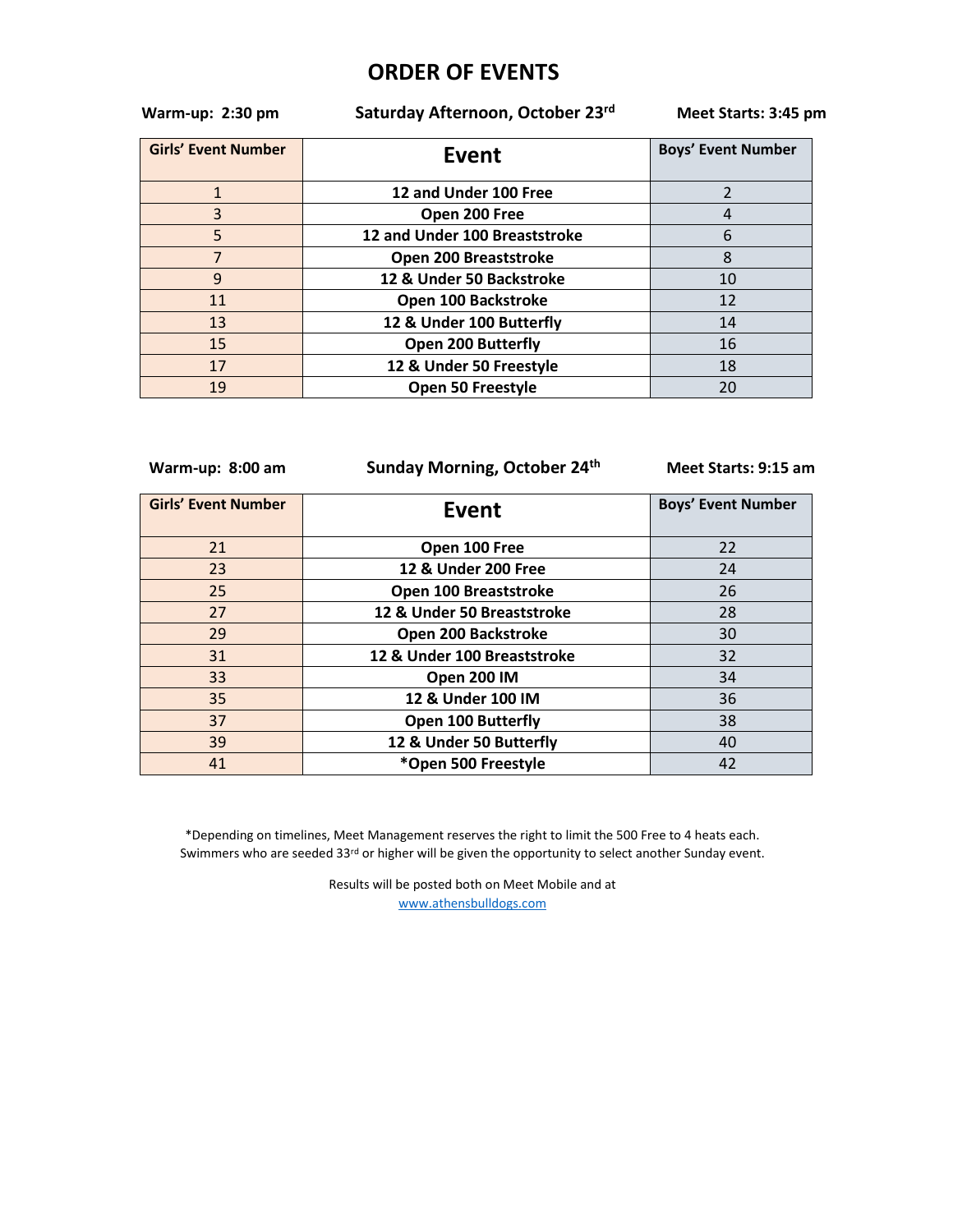#### **2021 Athens Fall Classic October 23rd - 24th 2021**

|                                                                | State <u>Constantine Zip</u> Zip |  |  |  |
|----------------------------------------------------------------|----------------------------------|--|--|--|
|                                                                |                                  |  |  |  |
|                                                                |                                  |  |  |  |
|                                                                |                                  |  |  |  |
| All coaches from your team present at the meet, must be listed |                                  |  |  |  |
|                                                                |                                  |  |  |  |
|                                                                |                                  |  |  |  |
| 5.                                                             |                                  |  |  |  |
| <b>Entry Fee</b>                                               | \$5.50 x (number of athletes)    |  |  |  |
| <b>Athlete Fee</b>                                             | \$15.00 x (number of athletes)   |  |  |  |
| Non-Ga LSC registered athletes                                 | \$2.00 x (number of athletes)    |  |  |  |
| <b>TOTAL</b>                                                   |                                  |  |  |  |

### **Total fees submitted.**

### **Submit one check payable to: ABSC**

Entries must be received on or before **October 15th, 2021**

Mail entries to: Jonathan Foggin (jonathan@athensbulldogs.com

139 Hope Avenue, Athens, GA 30606

### WAIVER, ACKNOWLEDGMENT AND LIABILITY RELEASE

I, the undersigned coach, or team representative, verify that all swimmers and coaches listed on the enclosed entry are registered with USA Swimming. I acknowledge that I am familiar with the safety rules of USA Swimming and Georgia Swimming regarding warm-up procedures and that I shall be responsible for the compliance of my swimmers with those rules during this meet. In granting this sanction it is understood and agreed that USA Swimming, Georgia LCS, and ABSC shall be free and harmless from any liabilities or claims for damages arising by reason of injuries to anyone during the conduct of the event. I have reviewed RULE 302.4 FALSE REGISTRATION and understand that if a swimmer who is not properly registered with USA Swimming competes in a sanctioned competition, Georgia Swimming Inc. may impose a fine of up to \$100.00 per event against the individual, member coach or member club submitting the entry.

\_\_\_\_\_\_\_\_\_\_\_\_\_\_\_\_\_\_\_\_\_\_\_\_\_\_\_\_\_\_\_\_\_\_\_\_\_\_\_\_\_\_\_\_\_\_\_\_\_\_ \_\_\_\_\_\_\_\_\_\_\_\_\_\_\_\_\_\_\_\_\_\_\_\_\_\_\_\_\_\_\_\_\_